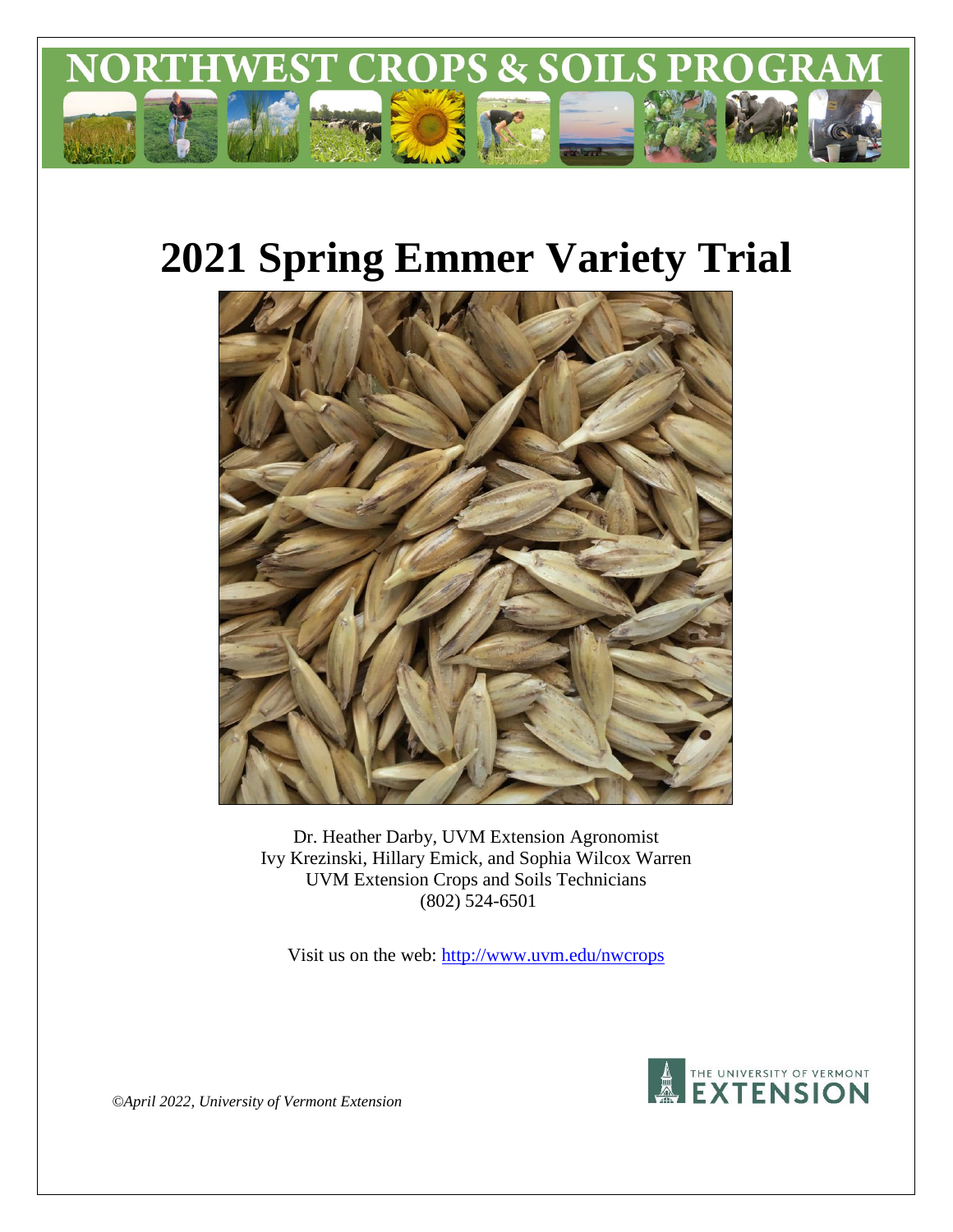#### **2021 SPRING EMMER VARIETY TRIAL**

Dr. Heather Darby, University of Vermont Extension heather.darby[at]uvm.edu

Spring emmer (*Triticum dicoccon*) is an ancient two-rowed hulled wheat, also known as farro. Emmer was domesticated in the Fertile Crescent and was widely cultivated in the ancient world, but has since been replaced with higher yielding modern wheat varieties. Emmer is high in protein and as the ancestor of durum wheat, may be a suitable grain for producing pasta and flatbreads. There is an increasing consumer interest in locally grown grain for human consumption, and this has expanded the demand for end-products such as breads and pastries. Food grade grains will usually bring a premium price, but growers must also meet the higher quality standards, which can be difficult since there is very little information on emmer production in the Northeast. Varietal selection is one of the most important aspects of crop production and significantly influences yield potential. In 2021, the University of Vermont Extension Northwest Crops and Soils (NWCS) Program initiated a trial to evaluate yields and protein of eight spring emmer varieties.

# **MATERIALS AND METHODS**

In 2021, a spring emmer variety performance trial was conducted at Borderview Research Farm in Alburgh, VT. Eight spring emmer varieties were evaluated for yield and quality (Table 1).

| <b>Variety</b>         | <b>Seed source</b>        |
|------------------------|---------------------------|
| CDC Tetra <sup>+</sup> | University of Maine       |
| $CDC$ Yon <sup>+</sup> | University of Maine       |
| $Debra+$               | Cornell University        |
| Lucille                | Cornell University        |
| ND Common              | Cornell University        |
| NY15330-01-01-05-4     | Cornell University        |
| Red Vernal             | Cornell University        |
| Vernal                 | <b>Cornell University</b> |

**Table 1. Spring emmer varieties planted in Alburgh, VT, 2021.**

+ Indicates a variety was only replicated 2 times

The trial was planted at Borderview Research Farm in Alburgh, VT on a Covington silty clay loam, 0 to 3% slope (Table 2). The experimental design was a randomized complete block with four replications. The previous crop was soybeans. The research plots were 5' x 20' and the seedbed was prepared with a Pottinger TerraDisc followed by a spike tooth harrow. The spring emmer varieties were planted on 9-Apr with 6" row spacing at a rate of 125 lbs.  $ac^{-1}$ .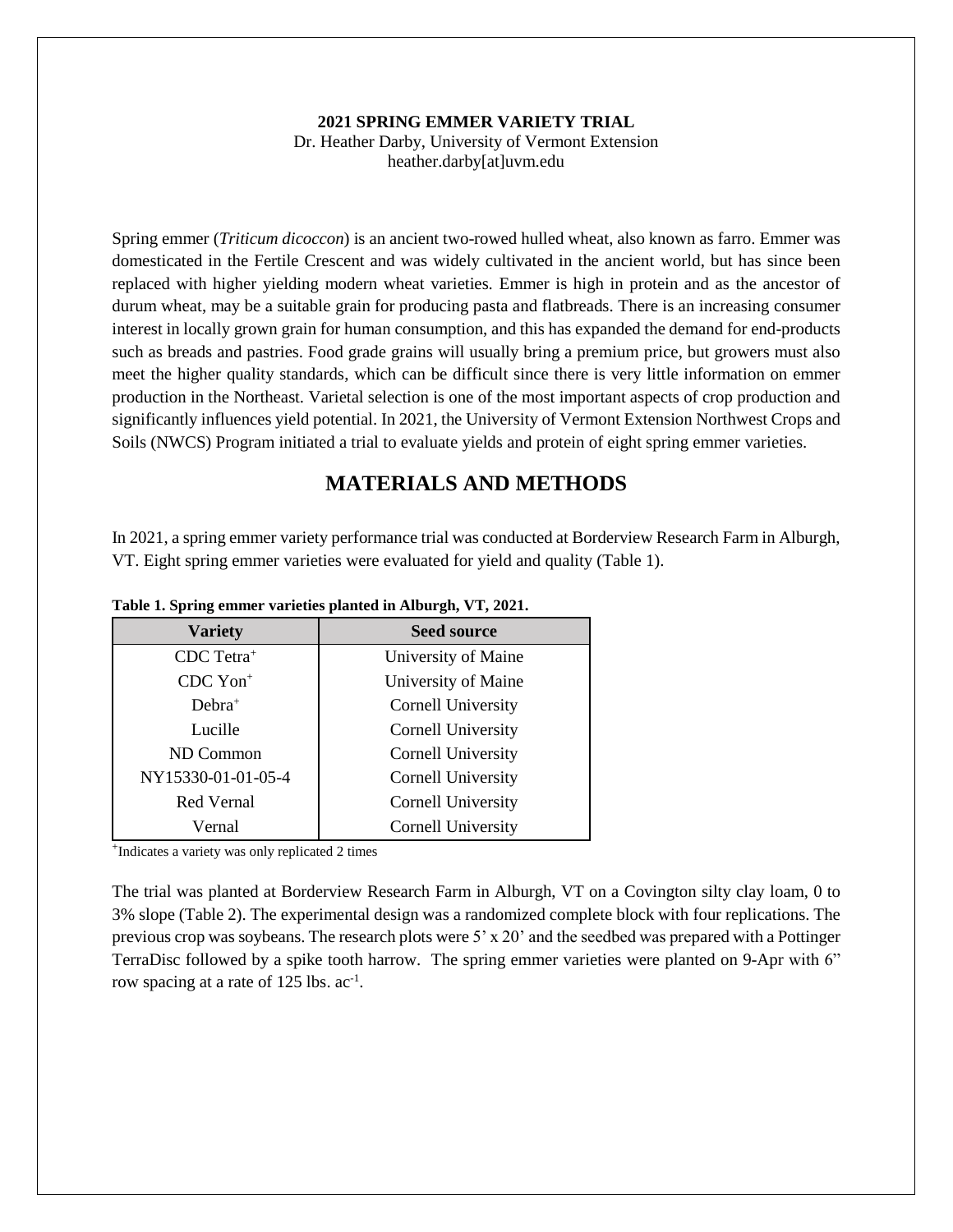| <b>Location</b>    | <b>Borderview Research Farm, Alburgh VT</b> |
|--------------------|---------------------------------------------|
| Soil type          | Covington silty clay loam, 0-3% slope       |
| Previous crop      | Soybeans                                    |
| Tillage operations | TerraDisc, and spike tooth harrow           |
| Row spacing (in)   | 6                                           |
| Plot size (ft)     | $5 \times 20$                               |
| Seeding rate       | 125 lbs. $ac^{-1}$                          |
| Replicates         | 4                                           |
| Planting date      | $9-Apr$                                     |
| Harvest date       | $27-Jul$                                    |

|  |  | Table 2. Agronomic practices for the 2021 spring emmer variety trial, Alburgh, VT. |  |  |
|--|--|------------------------------------------------------------------------------------|--|--|
|  |  |                                                                                    |  |  |
|  |  |                                                                                    |  |  |
|  |  |                                                                                    |  |  |

On 26-Jul, plant measurements of heights and lodging were taken prior to harvest. Lodging was assessed using a visual rating of 0 (no lodging) to 5 (complete lodging). Plots were harvested on 27-Jul with an Almaco SPC50 plot combine**.** After combining, the percentage of freely threshed seed for each variety was measured by taking a small subsample and recording the number of seeds with hulls compared to the total number of seeds in the sample. For example, a sample with 10 hulled seeds out of 100 would receive a score of 0.10 or 10%. Then the spring emmer varieties were cleaned with a small Clipper cleaner (A.T. Ferrell, Bluffton, IN) and an approximate one-pound grain sample per plot was collected for quality analysis. Quality measurements included standard testing parameters used by commercial mills. Plot samples were ground into flour, using the Perten LM3100 Laboratory Mill, and at this time, flour was evaluated for its crude protein content (CP), falling number and mycotoxin levels. Grains were analyzed for CP using the Perten Inframatic 8600 Flour Analyzer. CP is reported at 12% flour moisture. Falling number was determined using the AACC Method 56-81B, AACC Intl., 2000 on a Perten FN 1500 Falling Number Machine. The falling number is related to the level of sprout damage that has occurred in the grain. It is measured by the time it takes, in seconds, for a stirrer to fall through a slurry of flour and water to the bottom of the tube. Deoxynivalenol (DON) analysis was analyzed using Veratox DON 5/5 Quantitative test from the NEOGEN Corp. This test has a detection range of 0.5-5 ppm. Samples with DON values greater than 1 ppm are considered unsuitable for human consumption.

All data were analyzed using a mixed model analysis where replicates were considered random effects. The Least Significant Difference (LSD) procedure was used to separate cultivar means when the F-test was significant (P< 0.10). Variations in yield and quality can occur because of variations in genetics, soil, weather, and other growing conditions. Statistical analysis makes it possible to determine whether a

difference among varieties is real or whether it might have occurred due to other variations in the field. At the bottom of each table a LSD value is presented for each variable (e.g. yield). LSD at the 10% level of probability are shown. Where the difference between two varieties within a column is equal to or greater than the LSD value at the bottom of the column, you can be sure in 9 out of 10 chances

| Variety | Yield |
|---------|-------|
| А       | 3161  |
| B       | 3886* |
|         | 4615* |
| LSD     | 889   |

that there is a real difference between the two varieties. In the example, variety A is significantly different from variety C, but not from variety B. The difference between A and B is equal to 725, which is less than the LSD value of 889. This means that these varieties did not differ in yield. The difference between A and C is equal to 1454, which is greater than the LSD value of 889. This means that the yields of these varieties were significantly different from one another. The asterisk indicates that variety B was not significantly lower than the top yielding variety shown in bold.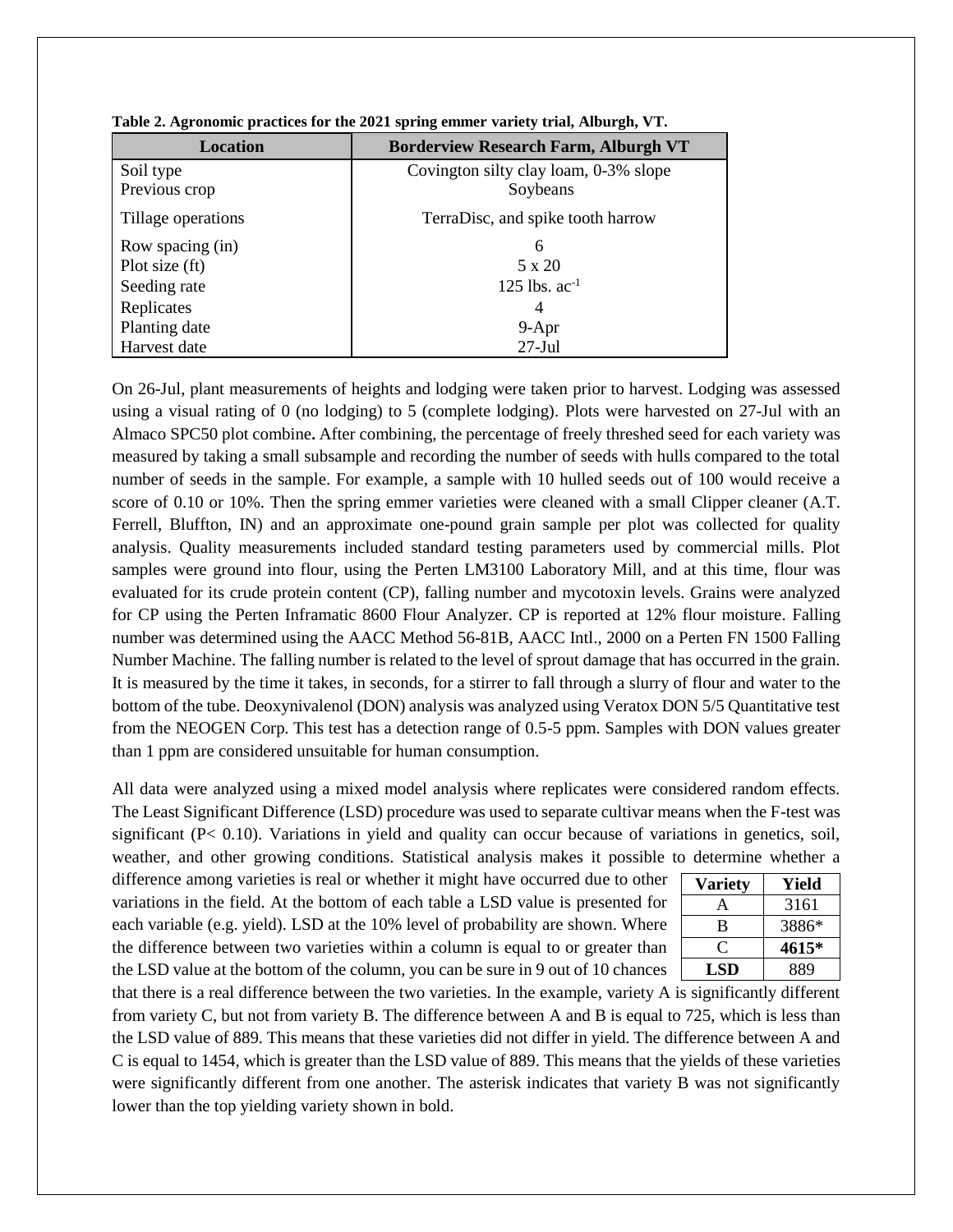## **RESULTS**

Weather data was recorded with a Davis Instrument Vantage Pro2 weather station, equipped with a WeatherLink data logger at Borderview Research Farm in Alburgh, VT (Table 3). Temperatures in April, May and June were slightly warmer than normal, resulting in 170 more Growing Degree Days (GDDs) than the 30-year average. July was quite cool, averaging about 4.3 degrees below the 30-year average and resulting in 134 less growing days than normal. Despite July's cool weather, overall, a total of 3583 GDDs (base 32° F) were accumulated April through July, 36 more than the 30-year normal. Precipitation was well below average from April through July; overall there was about 4.99 inches less rain than normal.

|                                     | 2021  |         |        |         |  |
|-------------------------------------|-------|---------|--------|---------|--|
| Alburgh, VT                         | April | May     | June   | July    |  |
| Average temperature $({}^{\circ}F)$ | 48.1  | 58.4    | 70.3   | 68.1    |  |
| Departure from normal               | 2.52  | $-0.03$ | 2.81   | $-4.31$ |  |
|                                     |       |         |        |         |  |
| Precipitation (inches)              | 3.52  | 0.66    | 3.06   | 2.92    |  |
| Departure from normal               | 0.45  | $-3.1$  | $-1.2$ | $-1.14$ |  |
|                                     |       |         |        |         |  |
| Growing Degree Days (32-95°F)       | 497   | 818     | 1149   | 1119    |  |
| Departure from normal               | 85    | $-1.0$  | 86     | $-134$  |  |

**Table 3. Temperature and precipitation summary for Alburgh, VT, 2021.**

Based on weather data from a Davis Instruments Vantage Pro2 with WeatherLink data logger. Historical averages are for 30 years of NOAA data (1991-2020) from Burlington, VT.

Just prior to harvest, heights and lodging were measured (Table 4). The average height was 90.9 cm and ranged from 70.8 to 98.4 cm. Vernal was the tallest variety, but that was not statistically different from four other varieties. The average lodging was 0.71 and four of the varieties had zero lodging. ND Common had the most lodging, 3.0, and that was statistically greater than all other varieties.

|                           | o<br>$\cdot$<br>0 |                      |  |  |  |
|---------------------------|-------------------|----------------------|--|--|--|
|                           | Height            | Lodging              |  |  |  |
| <b>Variety</b>            | cm                | $0 - 5$ <sup>+</sup> |  |  |  |
| CDC Tetra                 | 88.1              | 0.0                  |  |  |  |
| CDC Yon                   | $95.6**$          | 0.0                  |  |  |  |
| Debra                     | 70.8              | 0.0                  |  |  |  |
| Lucille                   | $96.6*$           | 0.7                  |  |  |  |
| ND Common                 | 93.2*             | 3.0                  |  |  |  |
| NY15330-01-01-05-4        | 89.3              | 0.0                  |  |  |  |
| Red Vernal                | 95.0*             | 1.0                  |  |  |  |
| Vernal                    | 98.4              | 1.0                  |  |  |  |
| LSD $(0.10)$ <sup>§</sup> | 8.94              | 0.97                 |  |  |  |
| Trial mean                | 90.9              | 0.71                 |  |  |  |

**Table 4. Pre-harvest measurements by spring emmer variety, Alburgh, VT, 2021.**

†Lodging rating of  $0 =$  no lodging and  $5 = 100\%$  lodged.

‡Treatments with an asterisk (\*) are not statistically different from the top performer, shown in **bold**. §LSD; least significant differences at p=0.10.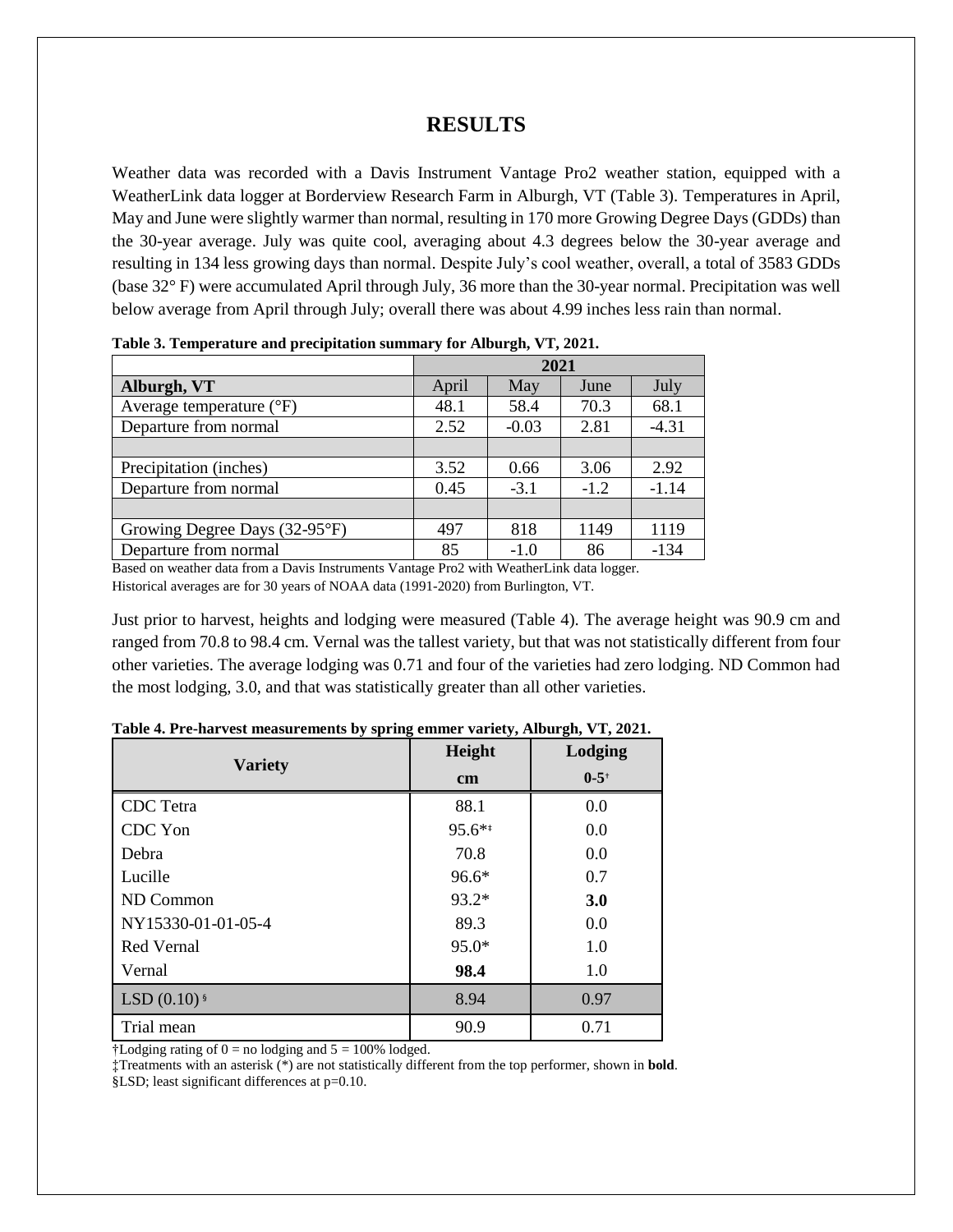Harvest and quality measures for each spring emmer variety are presented in Table 5. The average yield for this trial was 2236 lbs. ac<sup>-1</sup>. Lucille had the highest yield, 2979 lbs. ac<sup>-1</sup>, and that was not statistically different from three other varieties. Red Vernal had the highest falling number, 273 seconds, and that was statistically similar to three other varieties. The falling number ranged from 73 to 273 seconds. Crude protein is measured at 12% moisture. NY15330-01-01-05-4 had the greatest crude protein content, 14.8%, and was only statistically similar to one variety. DON levels were high this season in the spring emmer varieties. The trial average was 2.30 ppm, and that is above the acceptable level for human consumption of 1 ppm. CDC Yon had the highest level of DON, 3.97 ppm, and this was not statistically different from three other varieties. There was a lot of variability in the threshability score of the emmer varieties. Debra and NY15330-01-01-05-4 had very low scores, 1.0 and 4.0% respectively, indicating that there were very few seeds with hulls after combining. CDC Yon had the highest score, 94%, which was statistically similar to four other varieties.

| <b>Variety</b>                           | Yield @<br>13.5%<br>moisture   | <b>Falling</b><br>number | <b>Crude</b><br>protein<br>$@12\%$<br>moisture | <b>DON</b> | <b>Free</b><br>threshed<br>seed |
|------------------------------------------|--------------------------------|--------------------------|------------------------------------------------|------------|---------------------------------|
|                                          | $\mathbf{lbs.}\ \mathbf{ac}^1$ | seconds                  | $\frac{6}{6}$                                  | ppm        | $\frac{0}{0}$                   |
| CDC Tetra                                | 1153                           | 93.0                     | 13.5                                           | $3.77*$    | $86.0*$                         |
| CDC Yon                                  | 2046                           | 171                      | 14.0                                           | 3.97       | 94.0                            |
| Debra                                    | 2337                           | 73.0                     | 13.9                                           | $2.37*$    | 1.00                            |
| Lucille                                  | 2979                           | $273*$                   | $14.2*$                                        | $2.57*$    | 66.0                            |
| ND Common                                | $2737*$                        | $236*$                   | 13.2                                           | 1.53       | $92.0*$                         |
| NY15330-01-01-05-4                       | 1728                           | $229*$                   | 14.8                                           | 1.87       | 4.00                            |
| Red Vernal                               | 2486*                          | 273                      | 13.7                                           | 1.13       | 91.0*                           |
| Vernal                                   | 2422*                          | 202                      | 13.7                                           | 1.23       | 93.0*                           |
| LSD $(0.10)$ <sup><math>\pm</math></sup> | 626                            | 46.0                     | 0.66                                           | 1.68       | 25.0                            |
| Trial mean                               | 2236                           | 194                      | 13.9                                           | 2.30       | 66.0                            |

|  |  | Table 5. Harvest and quality measures, Alburgh, VT, 2021. |  |
|--|--|-----------------------------------------------------------|--|
|  |  |                                                           |  |

†Treatments with an asterisk (\*) are not statistically different from the top performer, shown in **bold**.

‡LSD; least significant differences at p=0.10.

### **DISCUSSION**

The 2021 growing season was challenging due to a lack of precipitation. From May to July, precipitation was 5.44 inches below normal. While April and June were both a couple degrees warmer than average, July was unseasonably cool for the region, 4.31 degrees cooler than normal. It is important to remember that these results represent data from one year at one location. In 2021, overall, the lodging was low for most emmer varieties. The average yield was 2236 lbs ac<sup>-1</sup>, which is comparable to the average yield of the spring wheat varieties grown this year,  $2777$  lbs  $ac^{-1}$ . The level of Deoxynivalenol (DON) was higher than the other spring grain trials from this season, and all of the emmer varieties had DON levels greater than 1 ppm, making them unsafe for human consumption. The availability of quality seed is very important, especially for these ancient grain varieties. With the growing interest in heirloom and ancient grains, it is important to